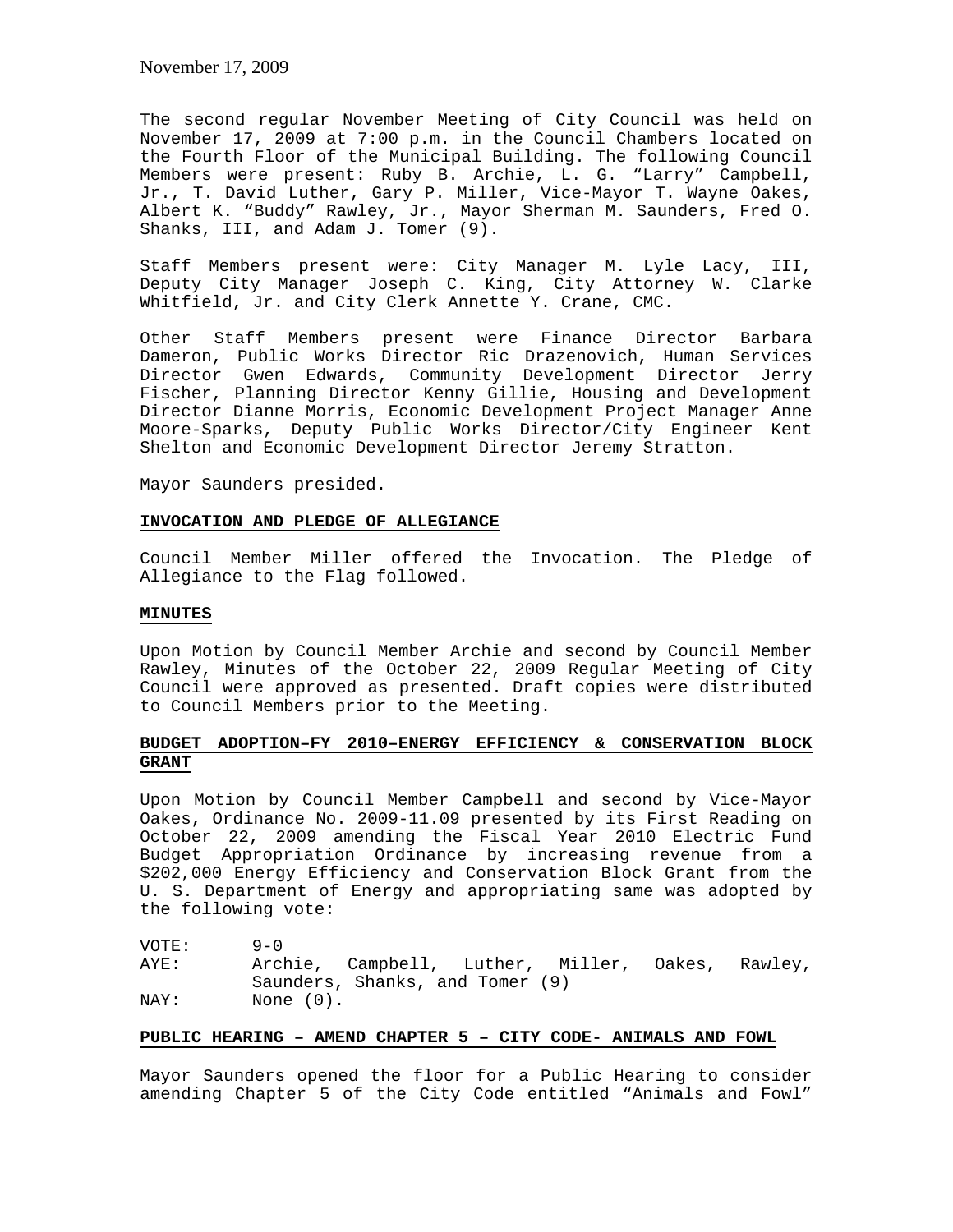to add a New Section 5-25 to address adequate space for animals and time restrictions on tethering companion animals. Notice of the Public Hearing was published in the Danville Register and Bee on November 11, 2009.

Local veterinarian Dr. Laura Sobacki, local attorney Claudette Robinson, city resident Kelsey Hannaford and Pittsylvania County resident Debbie Flint spoke in support of the proposed amendments to Chapter 5 of the City Code. It was the consensus of the speakers the new requirements would provide for animal welfare and safety and would prepare children to be better custodians of companion animals.

No one further desired to be heard and the Public Hearing was closed.

Council Member Rawley stated several questions had arisen since the public hearing on October 22. Some concerns were noted about the cost to citizens for erecting chain link fences for their pets and what type of fencing would be required in the City's Historic Districts. Mr. Rawley stated he was in favor of the amendment but felt the issue should be tabled in order to get answers to questions that had arisen during the week.

Mr. Rawley moved to **table** the issue until the next Council meeting in order to discuss the matter in the work session that follows the meeting tonight. Mr. Shanks seconded the Motion.

Mr. Shanks felt the matter should be tabled in order to review guidelines for installing a dog lot in Historic Districts.

Council Member Luther called for a point of order. He said it was improper to table a Motion that had not been put on the floor.

Mayor Saunders responded that a motion was made to table the matter; a motion had not been made to table the motion. Mayor Saunders ruled and the motion to table stood.

Mr. Tomer stated there had been two public hearings on the proposed amendment and felt Council should proceed. He said no one had been present for either public hearing to discuss fencing in the historic districts; if this was a matter of concern, it could be addressed during the meeting presently. Mr. Tomer commented that the proposed Ordinance could be amended to meet those needs should Council desired to do so and since it would not take effect until July 2010, there was plenty of time for any additional amendments.

Mr. Shanks suggested the issue be discussed further in another meeting so the Ordinance considered by Council for formal action would address all concerns deemed necessary.

The Motion to **table** carried by the following vote:

VOTE: 6-3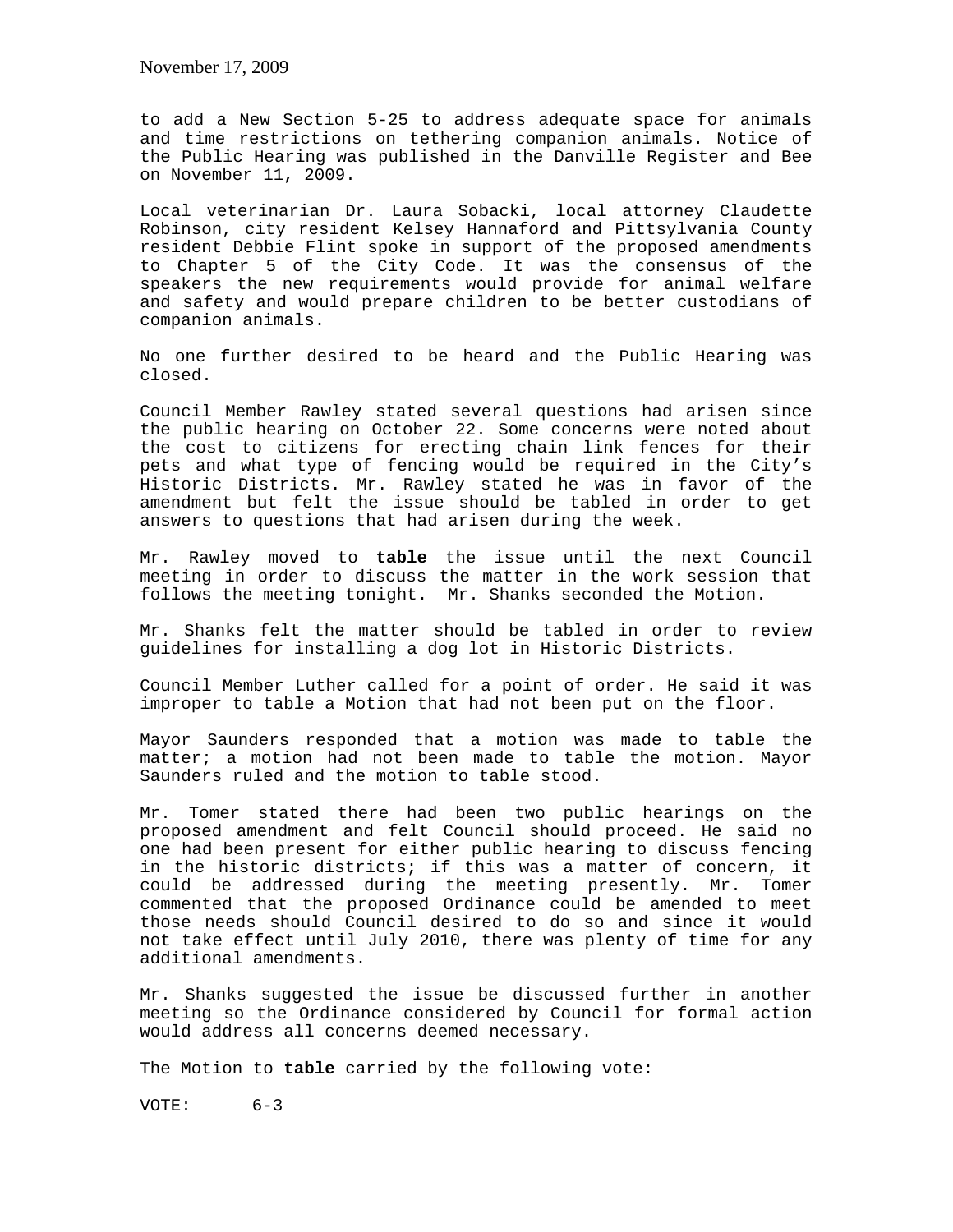AYE: Archie, Campbell, Miller, Rawley, Saunders and Shanks (6) NAY: Luther, Oakes, and Tomer (3).

#### **BUDGET AMENDMENT–FY 2010–UDAG PROGRAM GRANT-DOWNTOWN DEVELOPMENT**

Upon Motion by Council Member Archie and second by Council Member Campbell, an Ordinance entitled:

# ORDINANCE NO. 2009-11.10

AN ORDINANCE AMENDING THE FISCAL YEAR 2010 BUDGET APPROPRIATION ORDINANCE FOR PROJECTS TO BE UNDERTAKEN WITHIN THE CITY TO BE FINANCED THROUGH THE COMMUNITY DEVELOPMENT FUND BALANCE OF URBAN DEVELOPMENT ACTION GRANT (UDAG) PROGRAM FUNDS IN THE AMOUNT OF \$292,000

was presented by its First Reading, as required by City Charter, to lie over before final adoption.

### **BUDGET AMENDMENT-FY 2010-HUD NEIGHBORHOOD INITIATIVE PROGRAM**

Upon Motion by Council Member Campbell and second by Council Member Miller, an Ordinance entitled:

ORDINANCE NO. 2009-11.11

AN ORDINANCE AMENDING THE FISCAL YEAR 2010 BUDGET APPROPRIATION ORDINANCE TO APROVIDE FOR A U. S. DEPARTMENT OF HOUSING AND URBAN DEVELOPMENT NEIGHBORHOOD INITIATIVE PROGRAM GRANT IN THE AMOUNT OF \$475,000

was presented by its First Reading, as required by City Charter, to lie over before final adoption.

# **BUDGET AMENDMENT - FY 2010 - ELECTRONIC MONITORING & OUTREACH DETENTION PROGRAMS**

Upon Motion by Council Member Miller and second by Council Member Rawley, an Ordinance entitled:

# ORDINANCE NO. 2009-11.12

AN ORDINANCE AMENDING THE FISCAL YEAR 2010 BUDGET APPROPRIATION ORDINANCE BY ANTICIPATING REVENUES IN THE AMOUNT OF \$58,110 FROM THE OPERATION OF AN ELECTRONIC MONITORING PROGRAM AND \$54,027 FROM THE OPERATION OF AN OUTREACH DETENTION PROGRAM FOR PITTSYLVANIA COUNTY FOR A TOTAL APPROPRIATION OF \$112,137

was presented by its First Reading, as required by City Charter, to lie over before final adoption.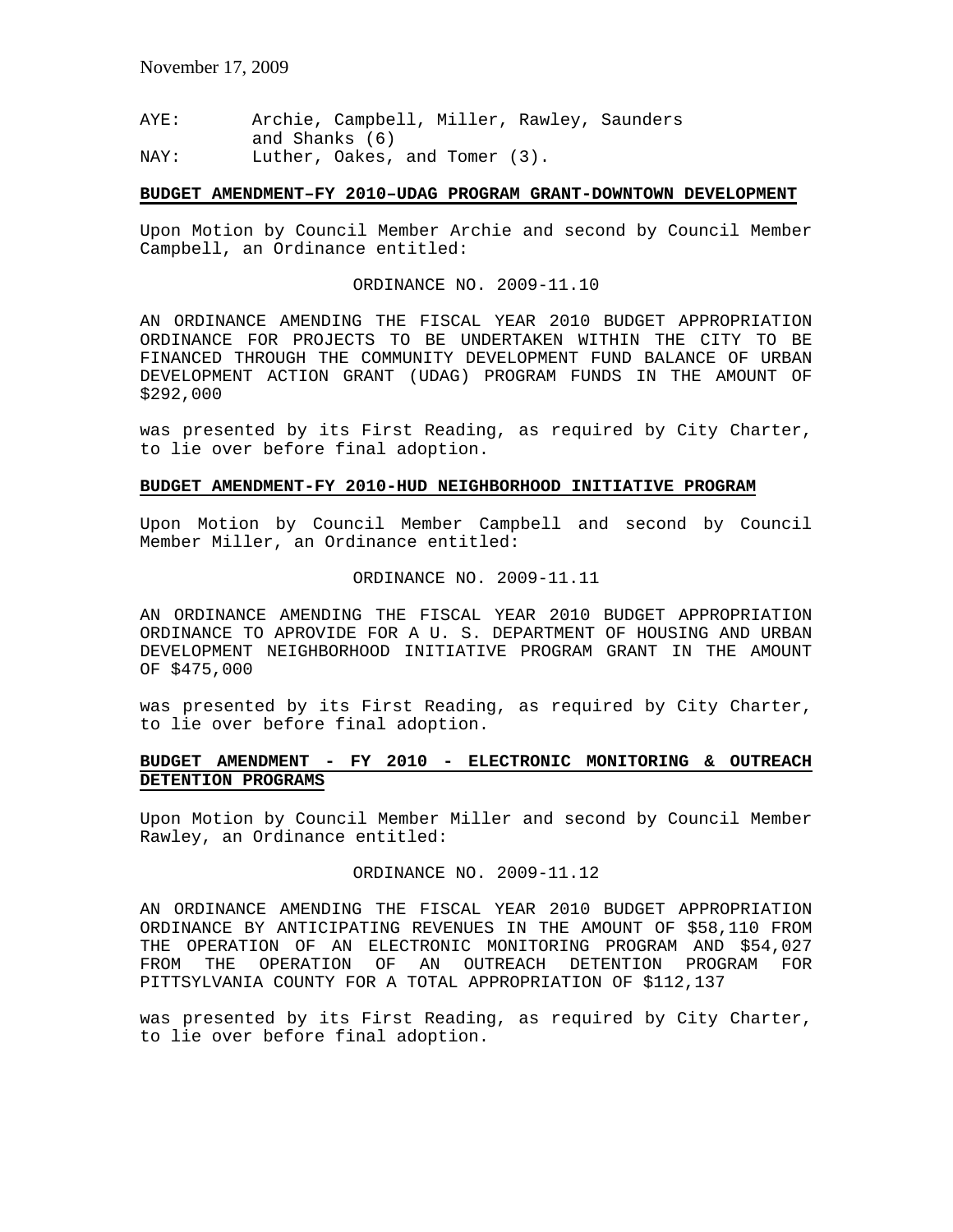#### **BUDGET AMENDMENT – FY 2010 – LITTER CONTROL AND RECYCLING**

Upon Motion by Vice-Mayor Oakes and second by Council Member Archie, an Ordinance entitled:

ORDINANCE NO. 2009-11.13

AN ORDINANCE AMENDING THE FISCAL YEAR 2010 BUDGET APPROPRIATION ORDINANCE TO ANTICIPATE GRANT FUNDS FROM THE COMMONWEALTH OF VIRGINIA FOR LITTER CONTROL AND RECYCLING EFFORTS IN THE AMOUNT OF \$8,375 AND APPROPRIATING SAME

was presented by its First Reading, as required by City Charter, to lie over before final adoption.

### **COMMUNICATIONS**

City Manager Lacy called attention to an article from *Public Power* Magazine that had been placed at the desk of each Council Member. The handout contained an article extolling Danville's LED lighting at the Institute, which exemplifies the City's commitment to move forward in the new economy. The new lighting will be more energy-efficient and is the largest demonstration of this type of lighting in North America.

There were no communications from the City Attorney and City Clerk.

### **ROLL CALL**

Council Members extended Happy Thanksgiving wishes to everyone.

Rev. Campbell said the high crime rate continues in Danville. He encouraged citizens to attend a community input forum that is scheduled for November 23, 6:00 P.M., at the School Board Office.

Mr. Luther advised that Roberts' Rules of Order stated that when an item was placed on the table it could not be debated and considerable debate had taken place following a Motion to Table. He felt the Motion was out of order. Referring to the proposed Code amendment on Animals and Fowl, Mr. Luther stated he preferred not to table the item since sufficient discussion had taken place during the two public hearings.

Dr. Miller said he felt it was time to do something about the high murder rate in Danville. He stated the rate was rising every year. He urged that a large number of citizens attend the community input forum next Monday.

Vice-Mayor Oakes congratulated the City's Tourism staff for initiating another brew fest. He reported that last year approximately 400 people attended and over 1,000 attended this